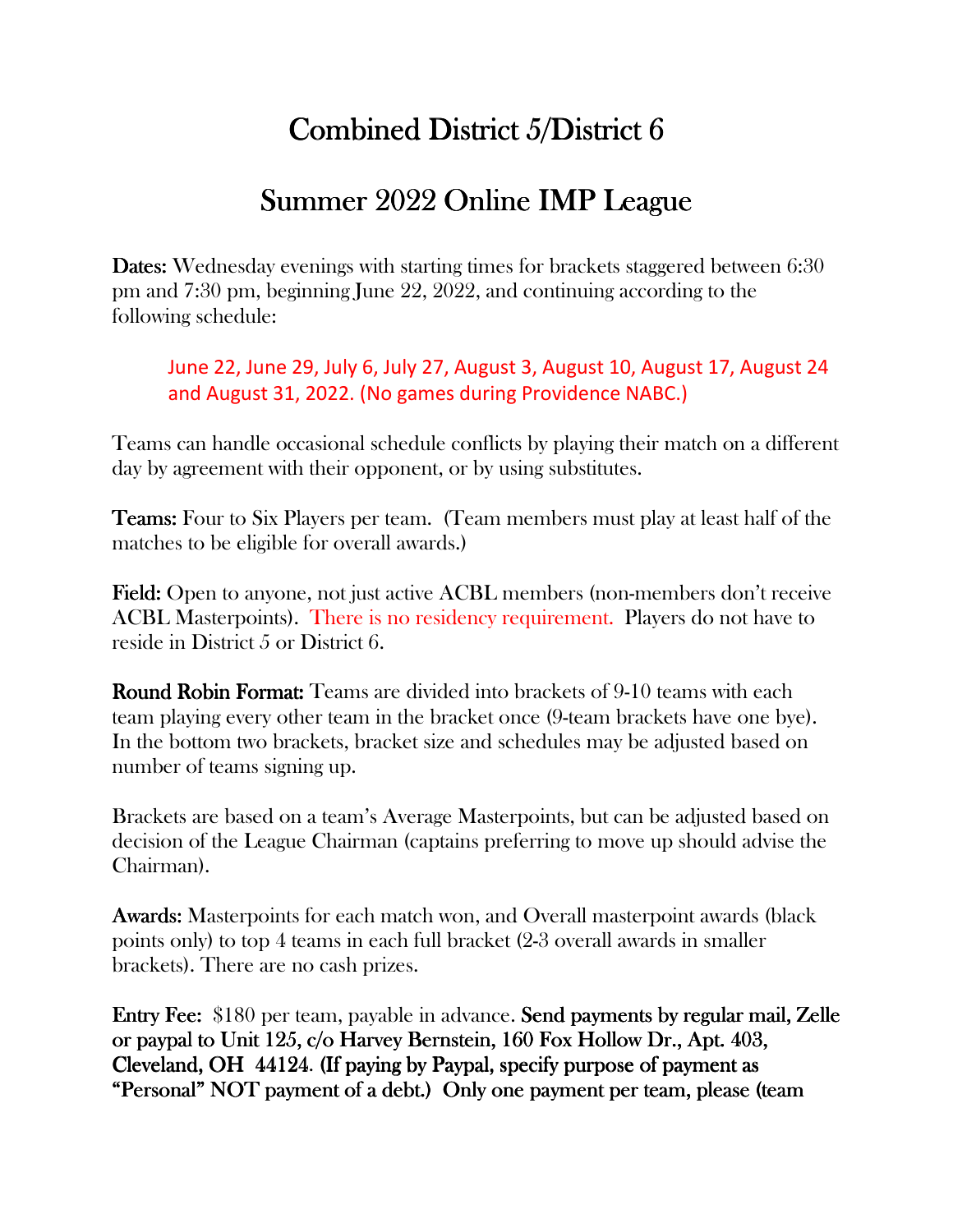captains should collect from their team members and send only one payment for the team to Harvey.)

League Chairman: Stan Dub; League Director: Gary Sikon

Deadline for Entry: Friday, June 17, 2022. Maximum Size of League is 80 teams, so register early to insure a spot.

To register, you should do the following: (a) Send an email to the League Chairman, stan.dub@gmail.com; and (b) send your payment to Harvey Bernstein. The email should specify (i) name of the team's captain, (ii) name, email address, BBO ID, ACBL number (if any) and cellphone number for each member of the team, and (iii) approximate total number of masterpoints held by all team members.  $\overrightarrow{A}$  form for this purpose is included below.

Phone numbers and email addresses will NOT be published on the website and are only for use of the Director and Chairman when necessary in connection with the matches themselves.

## **BBO Configuration:**

- Boards will generally be duplicated within each separate bracket
- Kibitzers are not allowed.
- Undos allowed in the bidding only.
- Barometer Scoring turned OFF in top two brackets but turned ON in all other brackets. If captains wish to handle this differently for a match, they must notify the Chairman at least one day in advance.
- Games are set up by the Director.
- Matches are 24 boards with a short break in the middle. (In the bottom one or two brackets, matches are play-through, with no break, but players can take their own breaks as necessary.)

Summer 2022 Online IMP League **Registration Form**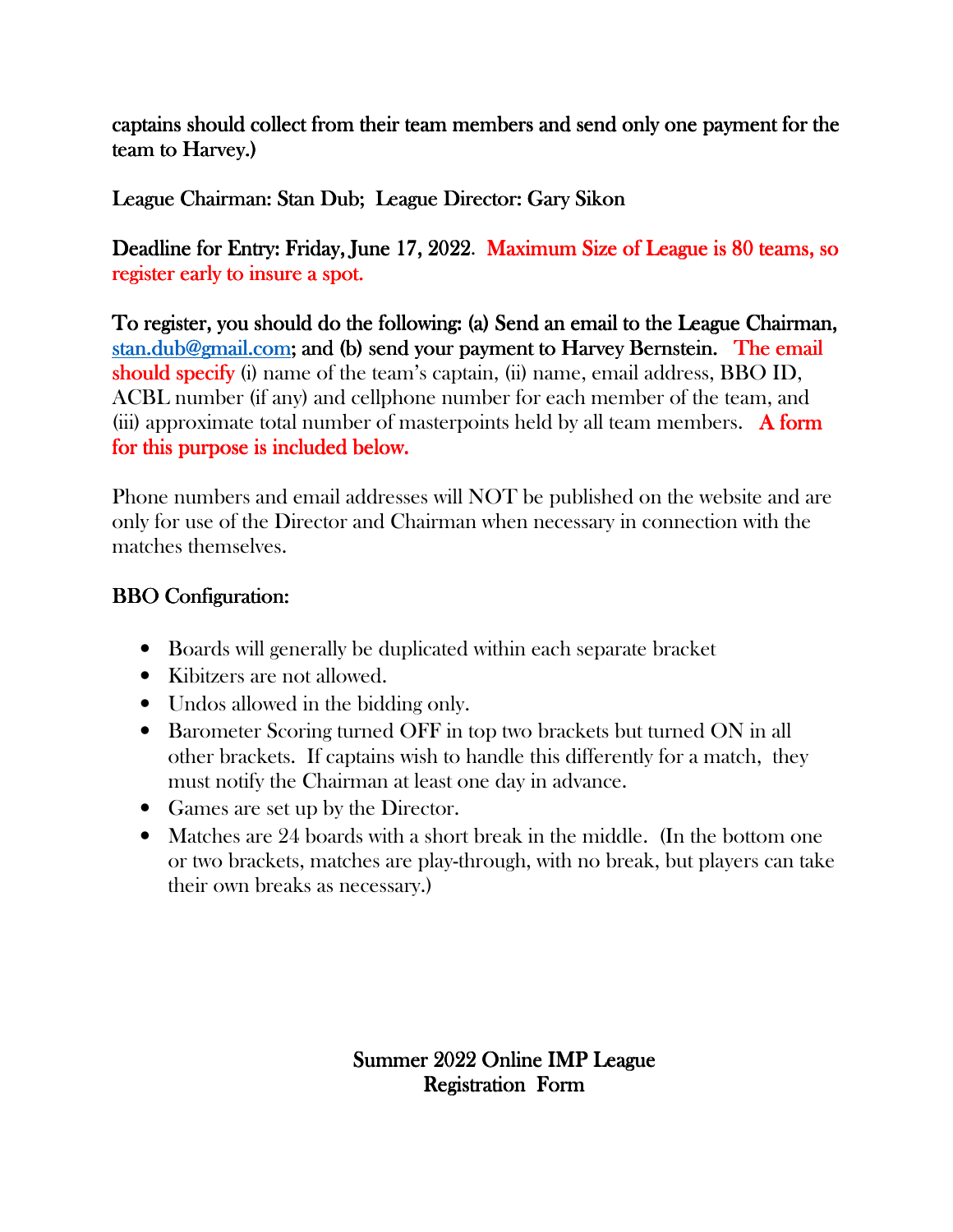## (Complete and send this form by email to stan.dub@gmail.com or type the information into an email.)

|  | Cell # ________________________ ACBL points __________ |  |
|--|--------------------------------------------------------|--|
|  |                                                        |  |
|  |                                                        |  |
|  |                                                        |  |
|  |                                                        |  |
|  |                                                        |  |
|  |                                                        |  |
|  |                                                        |  |
|  |                                                        |  |
|  |                                                        |  |